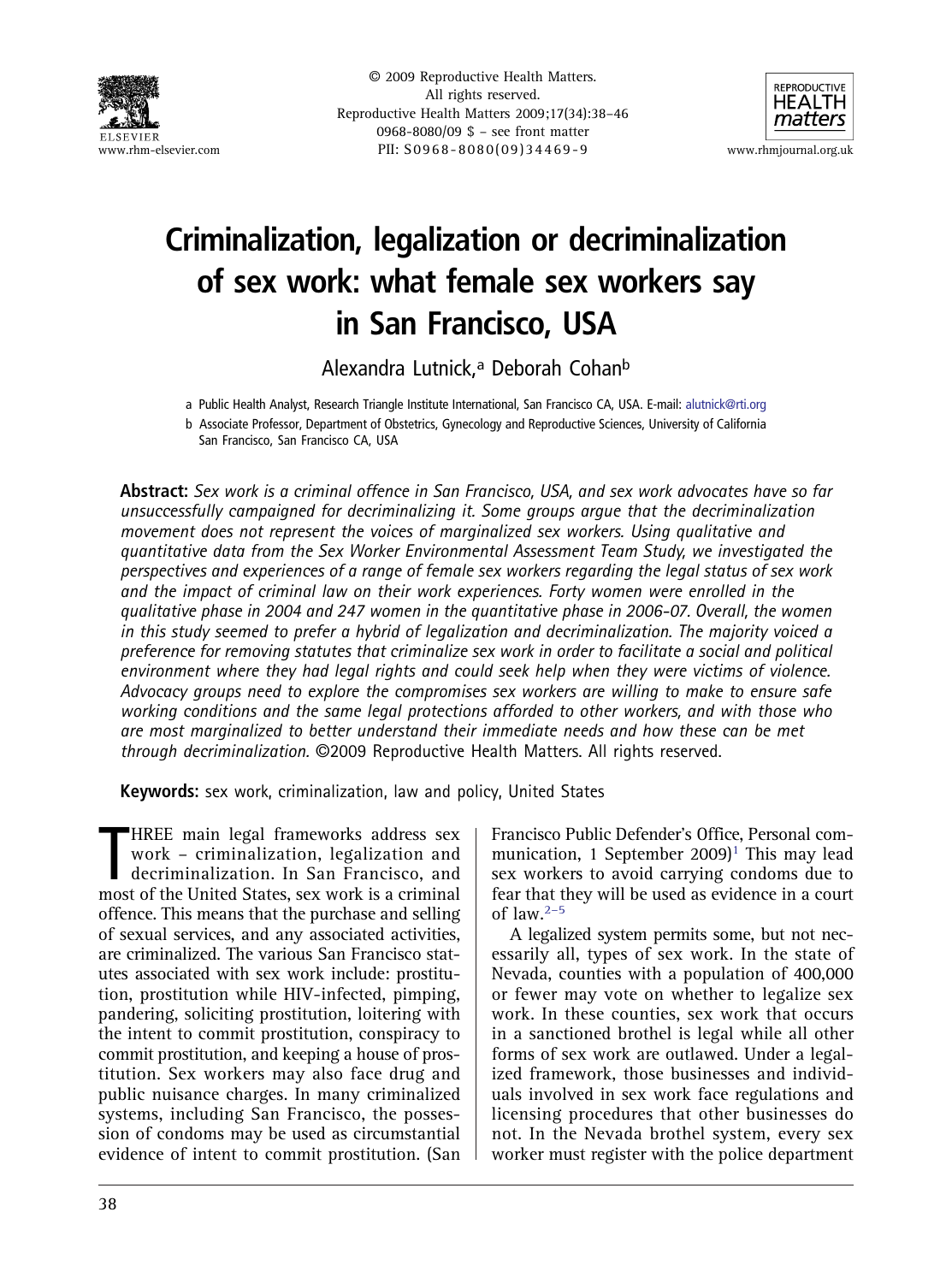as a brothel worker. They have restricted mobility and stipulated working conditions, and they have mandated weekly testing for gonorrhoea and chlamydia, and monthly testing for HIV and syphilis.<sup>[6](#page-7-0)</sup>

The third system is decriminalization. In a decriminalized system, the same laws that regulate other businesses regulate sex work. Thus, relevant tax, zoning and employment laws as well as occupational health and safety standards also apply to sex workers and sex work establishments. Unlike legalization, a decriminalized system does not have special laws aimed solely at sex workers or sex work-related activity. This model is found in New Zealand, parts of Austra-lia, the Netherlands and Germany.<sup>[7](#page-7-0)</sup>

Over the years, many activists in San Francisco have called for the city to decriminalize sex work. Since the 1970s, the organization Call Off Your Old Tired Ethics (COYOTE) has campaigned for decriminalization.[8](#page-7-0) In 1993, the San Francisco Board of Supervisors called for the establishment of a Task Force on Prostitution. This task force was charged with recommending "social and legal reforms which would best respond to the City's needs while using City resources more efficiently."[9](#page-7-0) Their report, issued in 1996, recommended that the City of San Francisco decrimi-nalize prostitution.<sup>[1](#page-7-0)</sup> On the November 2008 San Francisco General Election Ballot, Proposition K proposed the decriminalization of sex work. This proposition was endorsed by public health officials, the California Sexually Transmitted Diseases Controller's Association, the San Francisco Democratic Party, as well as sex worker organizations such as the Sex Workers Outreach Project and COYOTE.<sup>10</sup> However, with only 42% of San Franciscans voting in favour of it, Proposition K was defeated.<sup>[11](#page-7-0)</sup>

What should the organizations spearheading decriminalization efforts do next? One critique has been that they have not represented the voices of marginalized sex workers in the community. $12$  In fact, there are very few studies addressing sex workers' perspectives on the three main legal frameworks. We therefore decided to investigate the perspectives and experiences of a wide range of female sex workers regarding the legal status of sex work and the impact of the law on their working experiences, using data from the Sex Worker Environmental Assessment Team study.

### Methods

The Sex Worker Environmental Assessment Team study was a community-based, research partnership between the Department of Obstetrics, Gynecology and Reproductive Sciences at the University of California San Francisco (UCSF), the San Francisco Department of Public Health and the St. James Infirmary (SJI), a peer-based occupational health and safety clinic for sex workers.[8](#page-7-0) The research received approval from the Committee on Human Research at UCSF.

Former and current sex workers were involved in all aspects of the study − study design, serving as community advisory board members, data collection and analysis, and manuscript preparation. The aim of the analysis reported here was to examine sex workers' experiences with and perspectives on the criminal nature of sex work in San Francisco. For the purposes of the study, we defined sex work as sexual acts (including vaginal, anal, oral and manual stimulation) done for compensation (such as money or other goods of economic value, including but not limited to food, drugs, clothing and housing).

This mixed-method, dual-phase study enrolled 40 female sex workers in an initial qualitative phase and 247 others in a follow-up quantitative phase. The qualitative phase was conducted between April and December 2004 and consisted of semi-structured interviews. To be eligible, women had to be 18 years of age or older and to have engaged in some type of sex work in San Francisco within the past year. The women were recruited through word of mouth as well as targeted recruitment at community-based organizations serving female sex workers. The interviews focused primarily on the social context of their sex work experiences. Each participant was asked a series of open-ended, non-leading questions about their experiences with law enforcement while doing sex work, what they thought their work experiences and life would be like if prostitution was not a criminal offence, and their opinion on the ideal legal framework for sex work. Qualitative data were analyzed in NVIVO version 3.5 (QSR International, Cambridge, MA) using grounded theory.<sup>[13,14](#page-7-0)</sup> Data collection and analysis were inter-related, iterative processes. Analysis began with open coding and then proceeded to a line-by-line analysis. The findings were used to inform the creation of the instrument for the quantitative phase.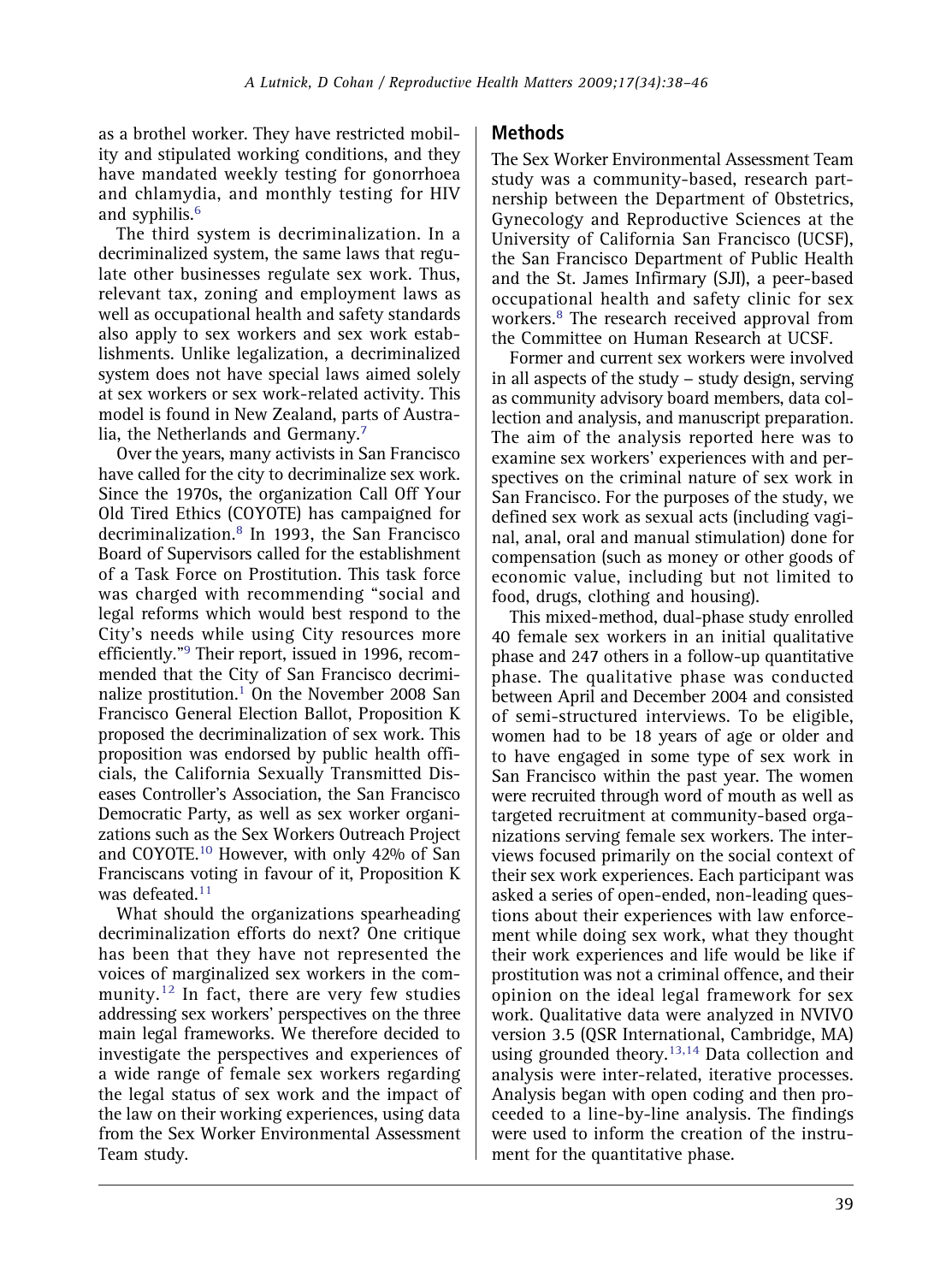The second phase from October 2006 through November 2007 was a cross-sectional, quantitative study. Eligibility criteria were the same as for the first phase, except women needed to have exchanged sex for compensation within the three months prior to enrolment. The study team and community advisory board identified and recruited an initial six women to participate in the study. The remaining participants were recruited using respondent-driven sampling.[15,16](#page-7-0) Study participants completed a structured, quantitative interview exploring their sexual and drugusing behaviours, mental and physical health, social connectivity and experiences with and perspectives on law enforcement. One portion of the interview queried participants about their attitudes towards criminalization, decriminalization and legalization. In particular, they were asked to respond to various scenarios and legal options. Women were then asked to recruit up to three women in their social network who were also engaged in sex work in the prior three months. We continued to allow waves of recruitment until we reached saturation. Univariate analyses were conducted using SPSS (Chicago, IL).

# Findings: qualitative phase

Demographic data are shown in Table 1. The median age was 41 years and the women represented a diversity of races, ethnicity and types of sex work done. Almost half reported a history of injection drug use.

When questioned about the legal framework they preferred for prostitution, the women had a wide range of perspectives on the topic. Ten of them preferred sex work to remain criminalized, eight specifically called for decriminalization, and two preferred legalization. The remaining 20 women did not use the terminology of criminalization, decriminalization or legalization at any point in the interview. The following are examples of the women's perspectives on the various legal approaches to sex work. While only a few of the women's quotes are highlighted, their statements are representative.

#### Criminalization

The ten women advocating for the continued criminalization of sex work cited an array of reasons, including a preference to avoid government regulation, financial motives and the opportunity to limit drug use while incarcerated.

## Table 1. Characteristics of qualitative study participants (n=40)

|                                 | No. |               |
|---------------------------------|-----|---------------|
| Median age                      | 41  | (range 19–59) |
| Race/ethnicity                  |     |               |
| African-American                | 18  |               |
| Caucasian                       | 16  |               |
| Latina                          | 3   |               |
| Asian/Pacific Islander          | 2   |               |
| Native American                 | 1   |               |
| Attending St. James Infirmary   |     | 6(15%)        |
| Most recent type(s) of sex work |     |               |
| Independent in-call/out-call    | 15  |               |
| Street-based                    | 13  |               |
| Bondage/discipline              | 5   |               |
| Independent massage             | 4   |               |
| Pornography                     |     |               |
| Escort agency                   |     |               |
| Other                           |     |               |
| Current injection drug use      | 10  |               |

Several women expressed concern about mandatory health examinations, compulsory documentation, and loss of independence if the current system were to change.

"To tell you the truth, and people say 'I can't believe that you think this', I like that it is illegal. And one of the reasons that I like that it is illegal is that I am not heavily regulated. And I don't have somebody sticking me with needles, you know, once every couple of months and checking my pussy to see if it's clean. And I can take care of my own health and pay attention to my own health and do what seems right to me, and not be prodded and examined all of the time. Which I've heard from people working in…Nevada. They say that they are just so sick of all of the exams and hoops that they have to jump through, and paperwork that they have to fill out, and that it is very laborious. And I don't have to do any of that." (Independent massage worker, age 49)

Other women noted the financial incentive for maintaining criminalization since without criminalization:

"Everybody be doing it…then it would be too hard to make money." (Street-based worker, age 41)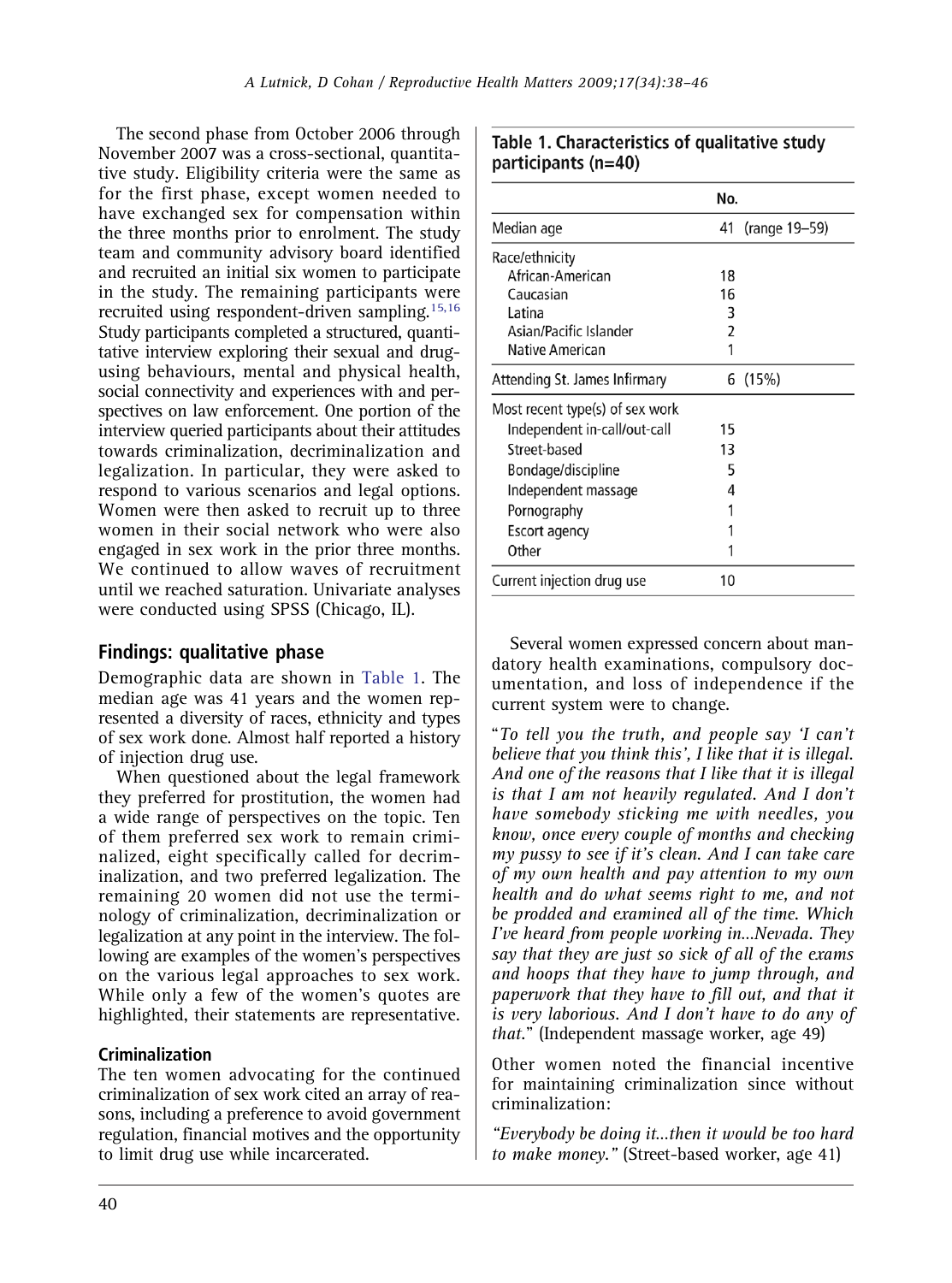"If it wasn't illegal?… The illegality of it keeps the supply and demand balance in a way that I think is in favour of the sex worker, which I really like." (Independent massage worker, age 49)

For other women, the criminal justice system acts as a safety net against excessive substance use.

"Well, you know, after a while you start looking bad, you are in the same clothes two or three days, the police notice that, you notice that. You are off the hook. There have been times where they have taken me to jail just for drinking in public, and just really saved my behind." (Street-based worker, age 45)

## Decriminalization

The eight women who voiced a desire for a decriminalized system spoke about freedom, safety and support. In particular, they discussed the benefits of having police protection, the ability to build community with other sex workers, and obtaining rights as workers.

"I worked in a legal prostitution setting in Nevada. I did that for a couple of weeks to see what it was like. The amount of controls and the lack of freedom was horrendous. You know, I don't want someone else telling me how to work. And I don't think it is necessary really. Yeah, I think decriminalization gives us the most freedom." (Independent in-call and out-call worker, age 39)

Other women thought that the criminal nature of sex work might prevent them from leaving the sex industry and that decriminalization would give them more freedom in choosing non-sex work employment in the future.

"I'm actually working on my exit plan, which is being a real estate agent. And one of my fears is that I will not get through the process of getting successful enough in real estate to be able to support myself before I get nailed for something and can't have a licence any more and then I have to start working on a different exit plan." (Independent massage worker, age 49)

Several women expressed a belief that the police would be a source of support and other benefits in relation to safety if sex work were not illegal:

"Police would be there to help instead of saying, 'Well, you should not have been out here, you would not have been robbed.' You know, it's like when you are prostituting and something happens to you, the police don't really want to help you, because you are already committing a crime… So it's like why should they help a criminal?" (Street-based worker, age 45)

"The two tensions that I have when I go on a call anonymous, I've never met the person, the two tensions that I feel are, am I going to get hurt, or am I going to get busted? I want the busted part of it out. So that if I do get hurt, I feel confident enough that I can get on the horn and get the authorities to jump on the tail of the person who hurt me." (Independent out-call worker, age 35)

Other women mentioned that decriminalization would allow open negotiation with potential customers and, in turn, facilitate safer encounters while doing sex work. One woman discussed her inability to openly negotiate services to be provided before the client arrived, due to fear of arrest during the initial phone or e-mail exchange with potential customers:

"I think it would make it easier to negotiate with clients if I could actually say what it is we are talking about. Like if I advertised online and was actually able to say what it is I offer, that would make things so much easier. Or if clients asked me a question and I was able to answer it directly." (Bondage and discipline worker, age 19)

The last main theme many women addressed was stigma. If sex work were not criminalized, they would be able to operate like a "real business". One hoped the removal of laws criminalizing sex work would lead to a heightened understanding of sex workers:

"It might change the way people perceive or think about sex workers… because that would kind of start to heighten people's awareness about how this moral stigma has affected us." (Bondage and discipline worker, age 32)

## Legalization

Two women specifically expressed a preference for the legalization of sex work. They thought that sex work would be safest under a regulated system. In particular, they could advertise their services clearly without fear of arrest, rely on the police for protection, create safe houses in which to work, and unionize.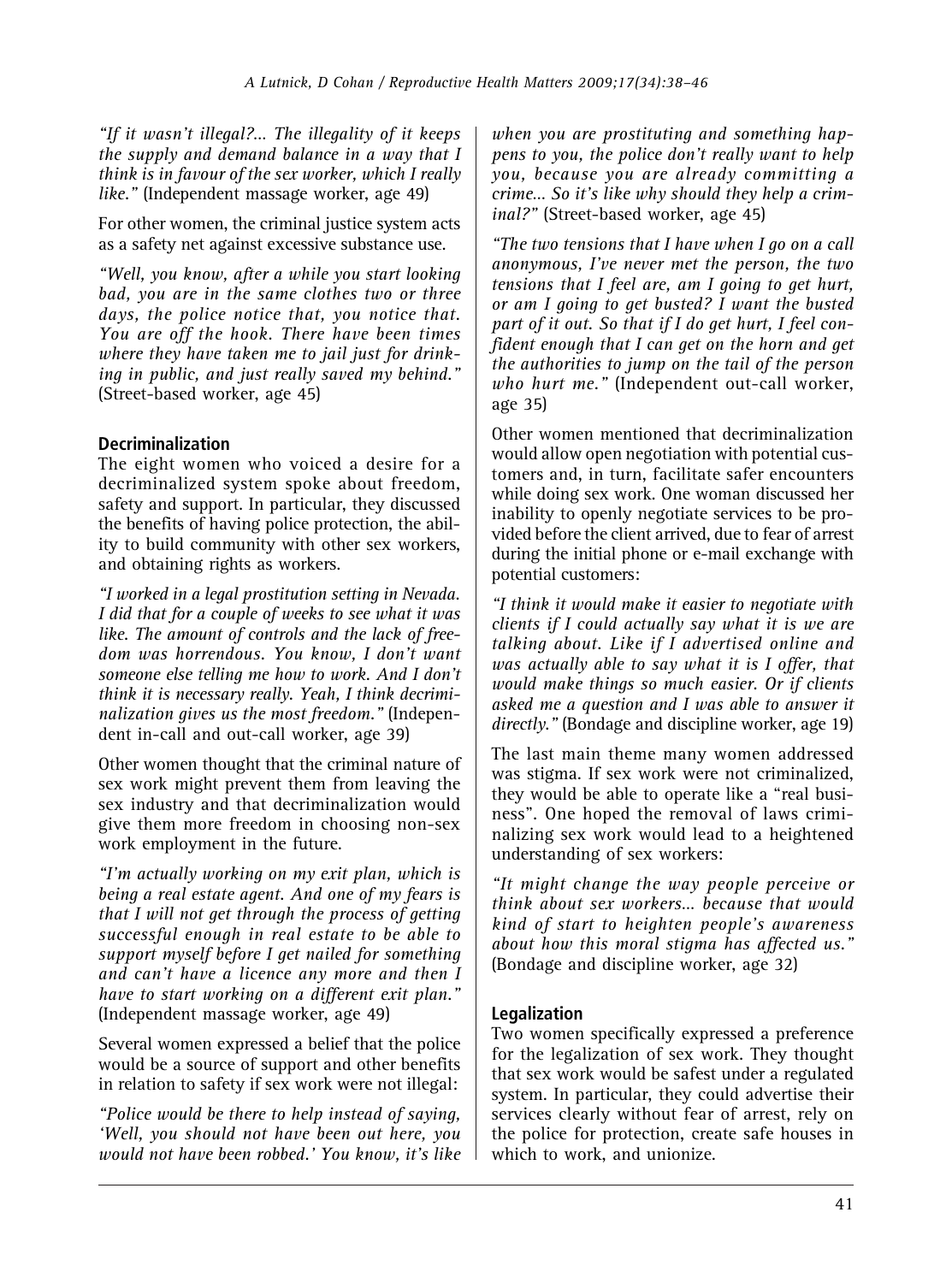"So if we had it in a safe environment, where, say, for example, they could come in here, there are rooms back there, you talk to the client, you screen him. You know, you are saying: 'So, what is your health history' and maybe there is a way you can check out a database. You could find out if he had an arrest record for any type of domestic violence… And then that would make it safe for the women." (Independent out-call worker, age 40)

"[We would] have more police protection if it was legalized too. Health services, mental [health] services, police protection, you know, not having to get thrown out of where you live because of what you do… The same rights as anybody else." (Independent massage worker, age 49)

# Findings: quantitative analysis

The median age of the women who participated in the quantitative part of the study was 44. As with the qualitative phase, the women engaged in a broad range of sex work activities (Table 2). Fifty-three per cent were homeless. Thirty-one per cent were recipients of Supplemental Security Income, a federal income supplement designed to help disabled people who have minimal or no income. Another 29% reported receiving General Assistance, a cash grant for indigent adults from the San Francisco government. A high proportion reported drug use, violence in the sex work environment and a history of arrest. Furthermore, 14% described having been threatened with arrest unless they agreed to have sex with a police officer, 8% said they were arrested after having had sex with a police officer, and 5% that they were arrested after refusing to have sex with a police officer. Twenty-two per cent stated they had had police officers as paying customers in the past. In the three months prior to study enrolment, 28% had direct interactions with law enforcement officials. Of these, 40% rated these interactions as very bad or bad.

All of the women in this phase were asked about their legal preferences. [Table 3](#page-5-0) includes the complete list of questions asked on this topic. What follows is a presentation of the quantitative findings from those questions.

#### Criminalization

Very few women in the quantitative phase supported the continued criminalization of sex work.

| Table 2. Characteristics of quantitative study |  |
|------------------------------------------------|--|
| participants (n=247)                           |  |

|                                               |                  | No. (%) |
|-----------------------------------------------|------------------|---------|
| Median age                                    | 44 (range 18-69) |         |
| Race/ethnicity                                |                  |         |
| African-American                              | 119              | (48)    |
| Caucasian                                     | 77               | (31)    |
| Mixed                                         | 27               | (11)    |
| Latina                                        | 20               | (8)     |
| Asian/Pacific Islander                        | 2                | (1)     |
| <b>Native American</b>                        | 2                | (1)     |
| Attending St. James Infirmary                 | 13               | (5)     |
| Current type(s) of sex work <sup>a</sup>      |                  |         |
| Sex exchanged in a vehicle                    | 193              | (78)    |
| Street-based                                  | 168              | (68)    |
| Independent out-call                          | 138              | (56)    |
| Independent in-call                           | 119              | (48)    |
| Current injection drug use                    | 128              | (52)    |
| History of violence during sex work           |                  |         |
| Physical assault                              | 79               | (32)    |
| Sexual assault                                | 72               | (29)    |
| Legal history                                 |                  |         |
| Any prior arrest                              | 210              | (85)    |
| Drug-related arrest                           | 206              | (83)    |
| Prostitution-related arrest                   | 149              | (60)    |
| Police as paying customer                     | 54               | (22)    |
| Threatened with arrest unless sex with police | 35               | (14)    |
| Arrested after sex with police                | 20               | (8)     |
| Arrested after refusing sex with police       | 12               | (5)     |

a Could report more than one

Only 7% felt that all exchanges of sex for money or other goods should be illegal. If sex work were to remain illegal, 92% would want to be offered social services as opposed to incarceration when arrested. Seventy-nine per cent preferred to determine their own working conditions without being taxed or regulated by government.

#### Decriminalization

The majority of study participants expressed support for certain tenets of a decriminalized model. Seventy-one per cent agreed or strongly agreed that courts should get rid of laws that make sex work illegal. A large portion felt that they should be allowed to trade sex in strip clubs and massage parlors (68%), on the streets (77%), and in escort agencies and brothels (87%). The majority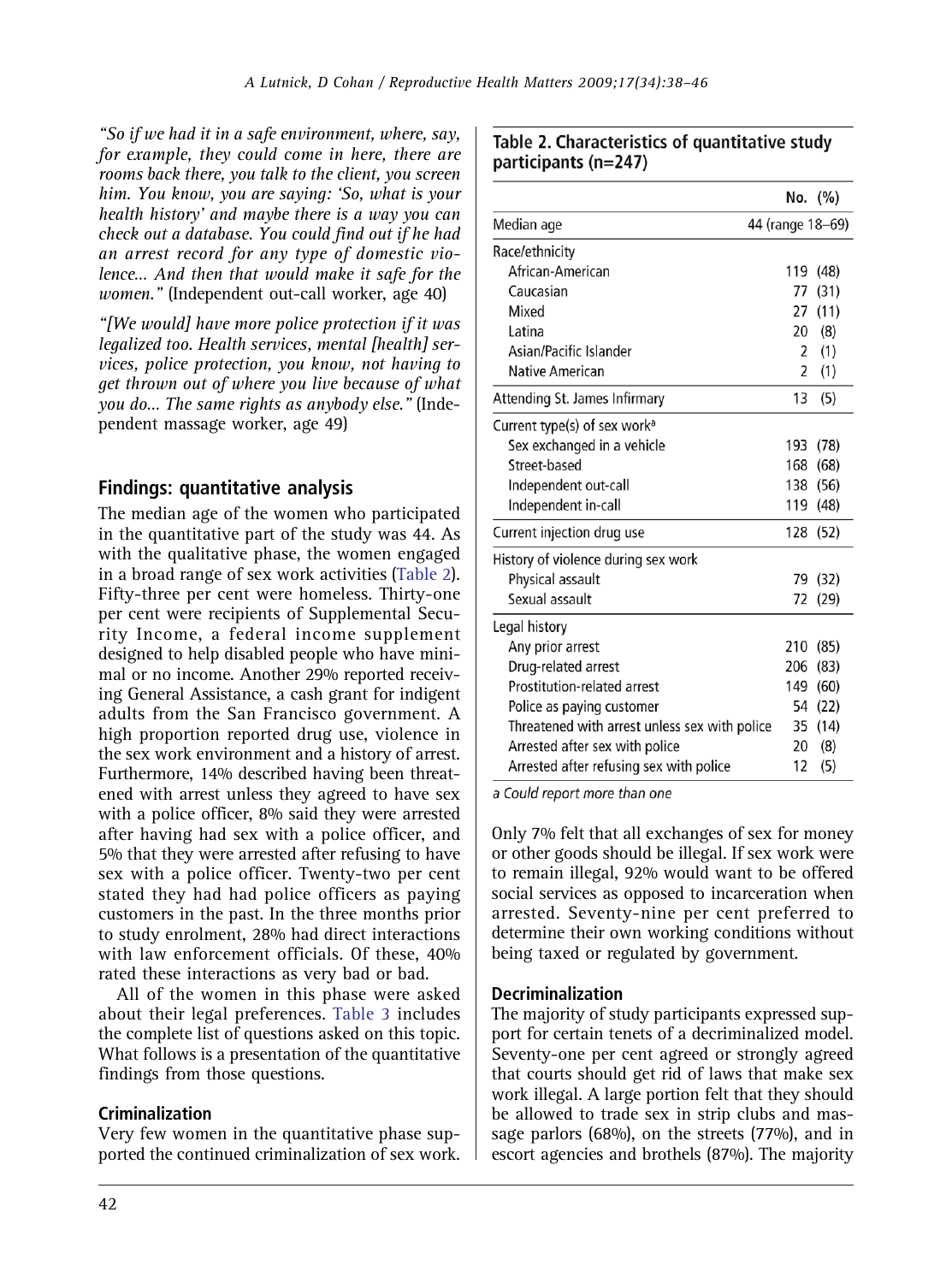|                                                                                                  | No. | (%)   |  |
|--------------------------------------------------------------------------------------------------|-----|-------|--|
| <b>Strongly agreed/agreed:</b>                                                                   |     |       |  |
| Sex workers who are arrested should be offered social services rather than jail time.            | 225 | (91)  |  |
| Sex workers should determine their own working conditions without being taxed or regulated       |     |       |  |
| by government.                                                                                   | 194 | (79)  |  |
| Courts should get rid of laws that make sex work illegal.                                        | 175 | (71)  |  |
| All exchanges of sex for money or other goods of economic value should be illegal.               | 18  | (7)   |  |
| Sex workers should have to pay taxes on money made from sex work.                                | 4   | (2)   |  |
| Answered yes:                                                                                    |     |       |  |
| There should be laws that protect the rights of sex workers.                                     | 223 | (90)  |  |
| Sex workers should be required to undergo health screenings to be able to do sex work.           | 206 | (83)  |  |
| Adults should be allowed to trade sex for money in strip clubs, massage parlors, on the streets, |     |       |  |
| with escort agencies or brothels.                                                                | 168 | (68)  |  |
| The City Health Department should regulate sex work.                                             | 95  | (39)  |  |
| Street-based sex work should be allowed as long as it is done in red light districts - areas     |     |       |  |
| designated specifically for sex work activity.                                                   | 61  | (25)  |  |
| Street-based sex work should be allowed as long as it is done in commercial areas away from      |     |       |  |
| schools, churches and hospitals.                                                                 | 31  | (13)  |  |
| Street-based sex work should be illegal and punishable by a fine.                                | 28  | (11)  |  |
| The City government should regulate sex work.                                                    | 24  | (10)  |  |
| The State government should regulate sex work.                                                   | 17  | (7)   |  |
| The City Police Department should regulate sex work.                                             | 17  | (7)   |  |
| Brothels and escort agencies should be illegal and punishable by a fine.                         | 14  | (6)   |  |
| Street-based sex work should be illegal and punishable by time in jail.                          | 5   | (2)   |  |
| Brothels and escort agencies should be illegal and punishable by time in jail.                   | 1   | (0.4) |  |

## <span id="page-5-0"></span>Table 3. Sex workers' attitudes towards the different legal models  $(n=247)$

of the women, 82%, preferred street-based sex work to happen in commercial areas and red light districts. Ninety-one per cent wanted laws that protected the rights of sex workers.

#### Legalization

The legalization of sex work often times results in sex workers and their businesses experiencing heightened forms of regulation that are not witnessed in other businesses. One-third of the women thought that the San Francisco Health Department should regulate sex work, and 84% felt that they should have to undergo health screening to be able to engage in sex work.

# **Discussion**

The sex workers in this study were predominately those who are considered the most marginalized. In the qualitative phase, one-third of the women

were street-based sex workers, and 25% were current injection drug users. Over two-thirds of those in the quantitative phase reported current street-based sex work, and over half were current injection drug users. These are the workers who are likely most at risk for physical and sexual assault, as well as arrest. Taking all the women's responses into consideration, their preferences do not fit neatly into any one of the three pre-existing legal frameworks. The majority of sex workers voiced a preference for removing the statutes that criminalize sex work in order to facilitate a social and political environment where they would have legal rights and could seek help when they were victims of violence. They did not want to be arrested for their sex work, yet they also did not want to be regulated by government or pay taxes, sentiments that hold true for many people. Likewise, with over half the women receiving some type of federal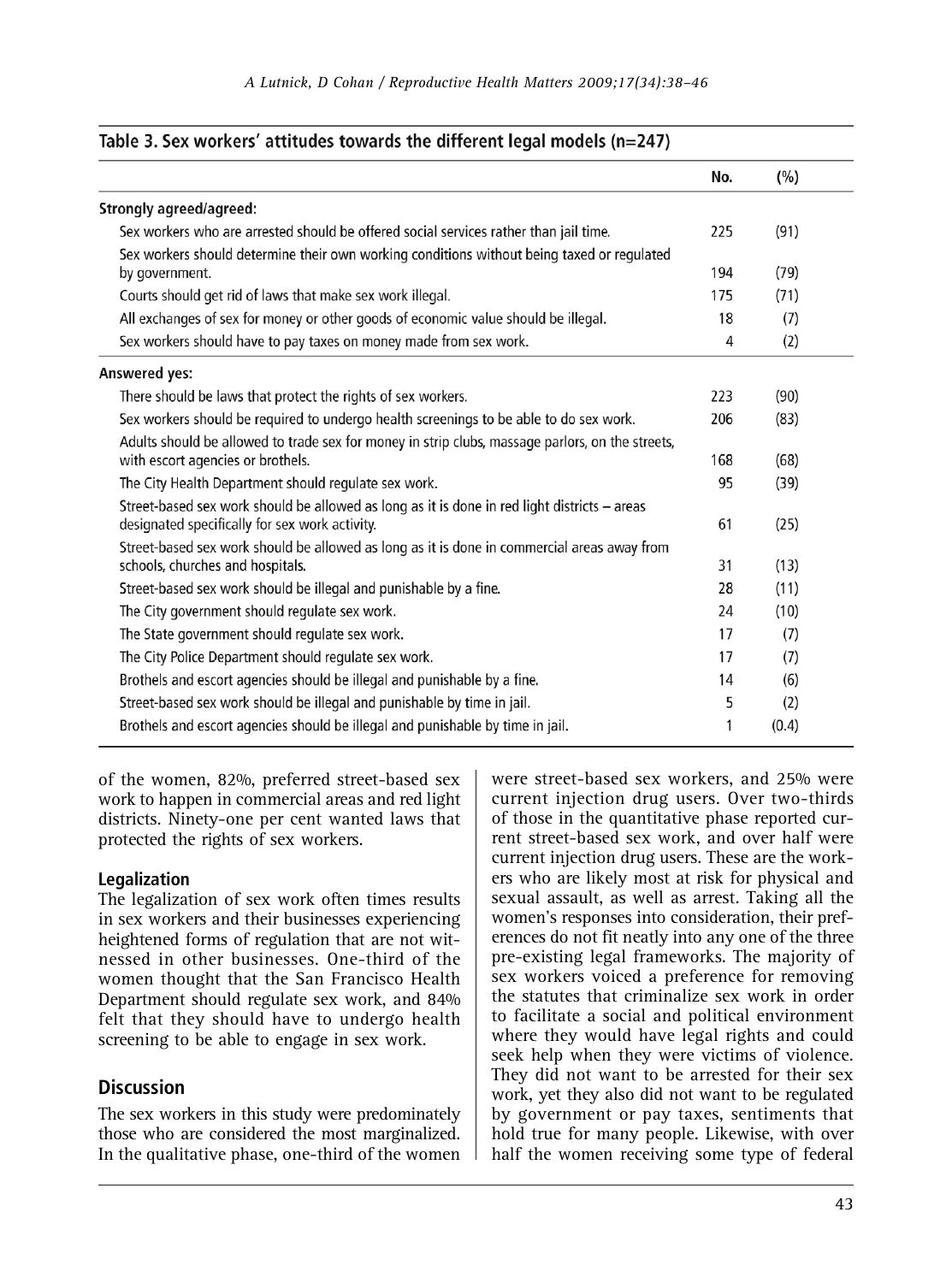

Sex worker outside a liquor store in Detroit MI, USA, 2008

or state financial assistance, if they reported sex work income they would likely cease to be eligible for assistance.

While many women voiced their opposition to government oversight, some advocated for elements of regulation that are found in legalized systems, including mandated health screening, and decriminalized models, such as zoning restrictions. It is possible that these responses were influenced by the setting where the interviews were conducted – a sex worker health clinic. As such, they may have felt that health examinations would be done in a community-based, peer-led clinic. The preference that street-based sex work be covered by zoning restrictions may have been informed by the reality that those who work on the street in a criminalized system have very little control over their work situation. If there were specified areas for street prostitution, women might feel safer due to the more controlled nature of the work environment.

An argument frequently used against criminalization is the rampant violence sex wo[rkers](#page-8-0) experience in criminalized settings.<sup>[1,2,9](#page-7-0),17-24</sup> Police abuse, such as sexual demands in lieu of arrest<sup>[19,23](#page-8-0)</sup> and excessive use of physical force have been reported, e.g. in Canada and the United States.<sup>[21,25](#page-8-0)</sup> Most crimes against sex workers go unpunished, as most sex workers do not go to the police when they have been victimized.<sup>3,[22,23,26](#page-8-0)</sup> Few papers address the risk of violence among female sex workers in San Francisco. In a cross-

sectional study of 783 adults accessing health care at St. James Infirmary from 1999-2004, we found that 36.3% of the women experienced sex work-related violence, and 7.9% police violence.<sup>24</sup> Another study conducted in San Francisco in 1990-91 found that female sex workers, as compared to male and transgender workers, were at higher risk of rape and arrest for prostitutionrelated offences.<sup>27</sup> Hay's article about police abuse of prostitutes in San Francisco acknowledges that the most frequent type of police abuse reported by sex workers, the demand for sex in lieu of arrest, is the hardest to verify. Many of the women in that study reported not filing a complaint when abused by a police officer as they doubted it would result in any positive change. Hay sees police abuse as just another occupational hazard,<sup>19</sup> but it is presumably one that could be challenged more readily if prostitution were decriminalized.

Even if sex work were to be decriminalized or legalized, many things might not change. If prostitution codes were removed, there are still other legal codes such as loitering, trespassing, public nuisance and narcotics which could be used to target sex workers. Additionally, given the deep cultural beliefs about sex work, decriminalization or legalization would likely not eliminate the stigma associated with prostitution. A change in the criminal code would also not guarantee access to the health and social services the women want. Incarceration should not be the only way for the women to stop using/drinking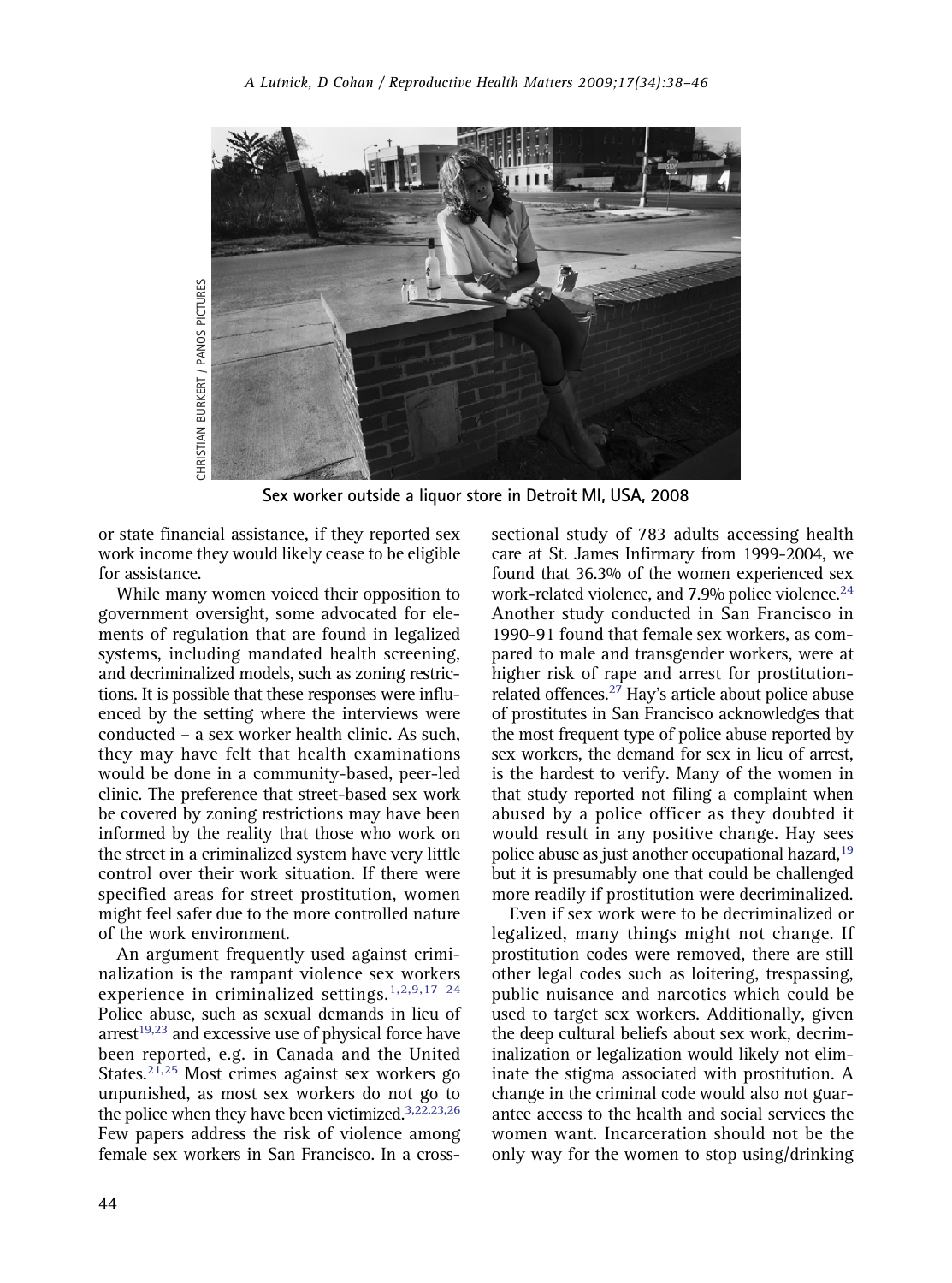<span id="page-7-0"></span>or accessing vital services such as health care, drug treatment or housing. Any future work towards decriminalization will need to be coupled with a commitment that the health and social services sex workers want will be available.

The vast majority of women in this study did not want sex work to be a criminal offence, but they did not want to be regulated by government or pay taxes either. This disparate set of preferences cannot co-exist under the framework of decriminalization. Therefore, it is clear that future work by advocacy groups needs to explore with a diversity of sex workers the compromises they are willing to make to ensure safe working conditions and the same legal protections afforded to other workers. More of the women might be willing to pay taxes and accept the same regulations as other businesses if they knew it would result in the acquisition of legal protection. This requires further inquiry. It is also probable that marginalized sex workers have not been as visible in previous decriminalization campaigns because their basic needs are not being met, and organizing for legal change is not their immediate priority. Advocacy groups need to work with sex workers – women, men and transgender – who are most marginalized, to understand their immediate needs and how these can be addressed through decriminalization.

#### Acknowledgements

This study would not have been possible without the participants, who were generous with their time and honesty, as well as the peer-led research staff. We would like to extend our deepest gratitude to Dr Jeff Klausner, Johanna Breyer, Naomi Akers, Charles Cloniger, Dr Willi McFarland, H Fisher Raymond, the St James Infirmary community and the staff at the STD Prevention and Control Unit, San Francisco Department of Public Health. This project was funded by the US National Institute on Drug Abuse (K23DA016174), the UCSF AIDS Research Institute and the UCSF Hellman Award (Cohan, PI). Portions of this paper were presented in poster form at the International AIDS Conference, Mexico City, August 2008, and as an oral presentation at the Desirée Alliance Conference, Las Vegas, Nevada, July 2006.

#### **References**

- 1. Klausner JD. Decriminalize prostitution - vote yes on Prop K. San Francisco Chronicle. 8 September 2008.
- 2. Wolfers I. Violence, repression and other health threats: sex workers at risk. Research for Sex Work 2001;4:1–2.
- 3. Shannon K, Kerr T, Allinott S, et al. Social and structural violence and power relations in mitigating HIV risk of drug-using women in survival sex work. Social Science & Medicine 2008;66: 911–21.
- 4. Alexander P. Sex workers fight AIDS: an international perspective. In: Schneider BE, Stoller NE, editors. Women Resisting AIDS: feminist strategies of empowerment. Philadelphia: Temple University Press; 1995.
- 5. Alexander P. Contextual risk versus risk behavior: the impact of the legal, social and economic context of sex work on

individual risk taking. Research for Sex Work 2001;4:3–4.

- 6. Albert A. Brothel: The Mustang Ranch and its women. New York: Random House; 2001.
- 7. Thukral J. Decriminalization. In: Ditmore MH, editor. Encyclopedia of prostitution and sex work. Connecticut: Greenwood Press; 2006. p.129.
- 8. Lutnick A. The St. James Infirmary: a history. Sexuality & Culture 2006;10(2):56–75.
- 9. Board of Supervisors of the City and County of San Francisco. San Francisco Task Force on Prostitution: Final Report, 1996.
- 10. <[YesOnPropK.org>](http://YesOnPropK.org). Vote November 4, 2008: Yes on Prop K. San Francisco, 2008.
- 11. CBS News. Election results: San Francisco Prop K - decriminalize prostitution. At: [<http://](http://elections.cbslocal.com/cbs/kpix/20081104/race2131.shtml) [elections.cbslocal.com/cbs/kpix/](http://elections.cbslocal.com/cbs/kpix/20081104/race2131.shtml) [20081104/race2131.shtml>](http://elections.cbslocal.com/cbs/kpix/20081104/race2131.shtml). Accessed 12 November 2008.
- 12. No on K. No on K: Say no to all human trafficking. San Francisco.

At: <<http://noonk.net>>. Accessed 12 November 2008.

- 13. Corbin J, Strauss A. Grounded theory research: procedures, canons, and evaluative criteria. Qualitative Sociology 1990; 13(1):3–21.
- 14. Strauss A, Corbin J. Basics of qualitative research: techniques and procedures for developing grounded theory. 2nd ed. Thousand Oaks: Sage Publications; 1998.
- 15. Heckathorn D. Respondentdriven sampling: a new approach to the study of hidden populations. Social Problems. 1997;44(2):174–99.
- 16. Iguchi MY, Ober AJ, Berry SH, et al. Simultaneous recruitment of drug users and men who have sex with men in the United States and Russia using respondentdriven sampling: sampling methods and implications. Journal of Urban Health: Bulletin of the New York Academy of Medicine 2009;86(1):S5–S28.